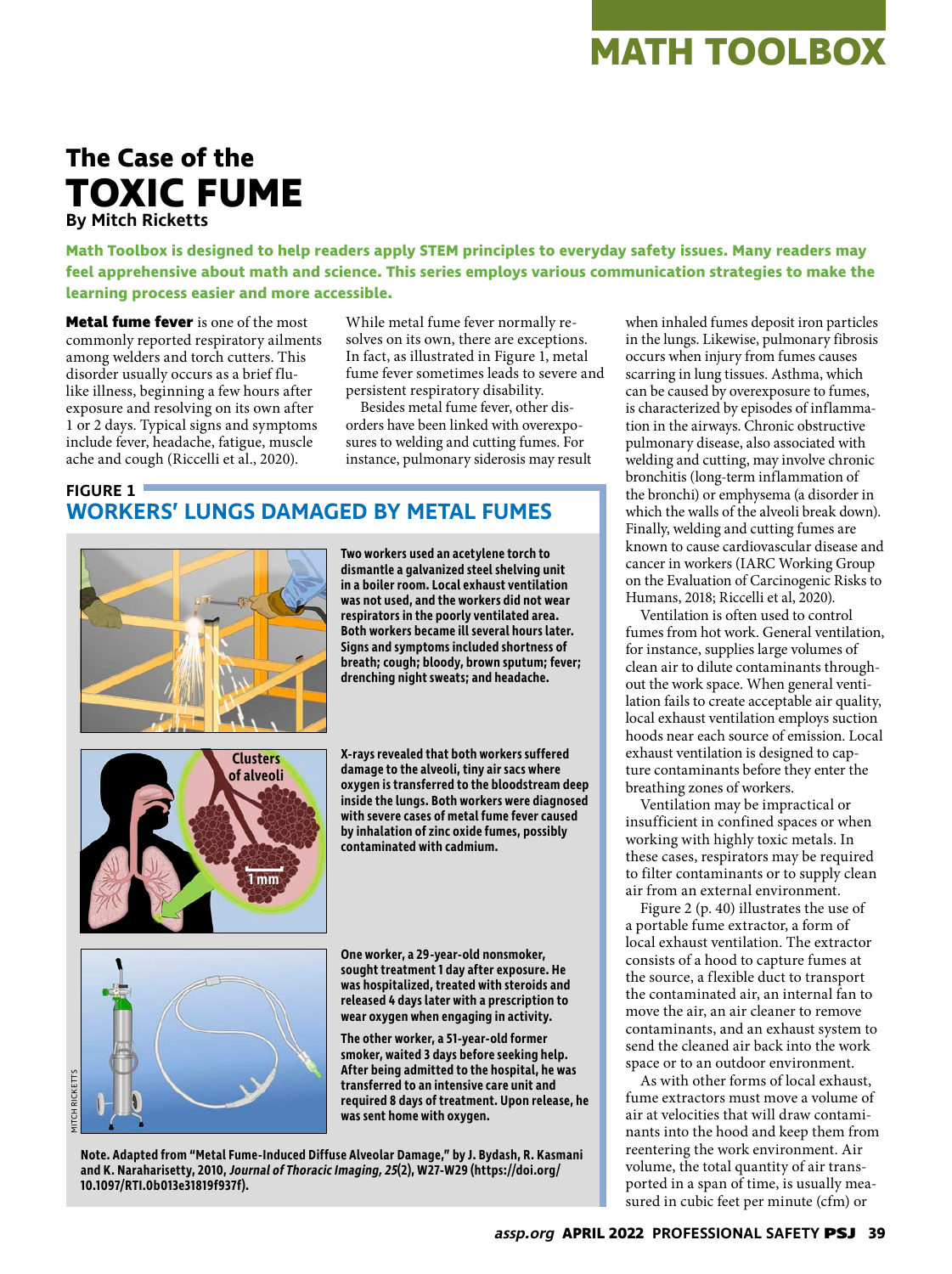cubic meters per second (m<sup>3</sup>/s). In contrast, air velocity, the speed of air moving toward and within the exhaust system, is commonly expressed in units of linear feet per minute (fpm) or linear meters per second (m/s). Air velocity is easily measured within ducts (duct velocity) and at the hood opening (face velocity).

Capture velocity is a specific term that describes the minimum air velocity required to draw a contaminant into the hood. Typical capture velocities have been published for many emission sources (ACGIH, 2019). For welding and cutting fumes, ACGIH has reported the following capture velocities:

 $\bullet$ 100 fpm  $(0.5 \text{ m/s})$  for low-toxicity fumes, and

•120 to 150 fpm (0.6 to 0.75 m/s) for fumes of moderate toxicity.

Highly toxic contaminants usually require alternative control strategies such as hood enclosures, automation or the use of appropriate respirators. Because excessive air velocities may interfere with welding or cutting operations, ventilation must always be compatible with recognized quality control requirements (ANSI/AWS, 2021).

To summarize, a fume extractor must accomplish a delicate balance; it must draw air at a velocity that equals or exceeds the capture velocity of the fume without disrupting the arc or flame. Ventilation-induced air velocity in the capture zone is usually calculated, rather than measured directly. Because the welding or cutting operation is located some distance from the hood, velocity at the far edge of the capture zone will be much lower compared with velocity at the hood face. In this article, we will examine calculations to determine how closely the hood must be located to successfully capture welding and cutting fumes. These calculations generate approximate answers that tend to err on the side of safety.

# **Capture Velocity for Plain (Unflanged) Hoods That Are Round or Nearly Square**

To begin, we will calculate appropriate distances for capturing fumes using plain hoods that are round or nearly square. Plain hoods do not have flanges around their edges (see Figure 3). For rectangular hoods, "nearly square" means that the ratio of the hood's narrowest to widest dimension is greater than or equal to 0.2 (i.e., narrowest dimension  $\div$  widest dimension  $\geq$  0.2). Different equations are used for hoods that do not meet these conditions (see ACGIH, 2019).

# **FIGURE 2**

# **WELDER USING A PORTABLE FUME EXTRACTOR**



# **FIGURE 3 TYPES OF CAPTURE HOODS**



As shown in Figure 4 (p. 42), the equation is:

$$
Q = V_c \cdot (10 \cdot x^2 + A)
$$

where:

*Q* = volumetric flow rate of the hood, in units such as cubic feet per minute (cfm) or cubic meters per second (m<sup>3</sup>/s)

 $V_c$  = capture velocity, that is, air velocity at a distance *x* before the face of the hood; capture velocity must be expressed in units consistent with volumetric flow rate, such as feet per minute (fpm) or meters per second (m/s)

*x* = distance from the face of hood to the far end of the contaminant source, in units matching volumetric flow rate and capture velocity, such as feet (ft) or meters (m)

*A* = cross-sectional area of the hood opening, in matching units such as square feet (ft<sup>2</sup>) or square meters (m<sup>2</sup>); hood area is calculated as shown in Figure 5 (p. 43)

Engineers use this equation to design extractors with sufficient air flow to achieve a particular capture velocity. For everyday use, safety professionals are more often required to determine how closely to place the hood when capturing fumes from the welding or cutting zone. The equation can be rearranged to solve this common problem as follows:

$$
x = \sqrt{\frac{Q - V_c \cdot A}{V_c \cdot 10}}
$$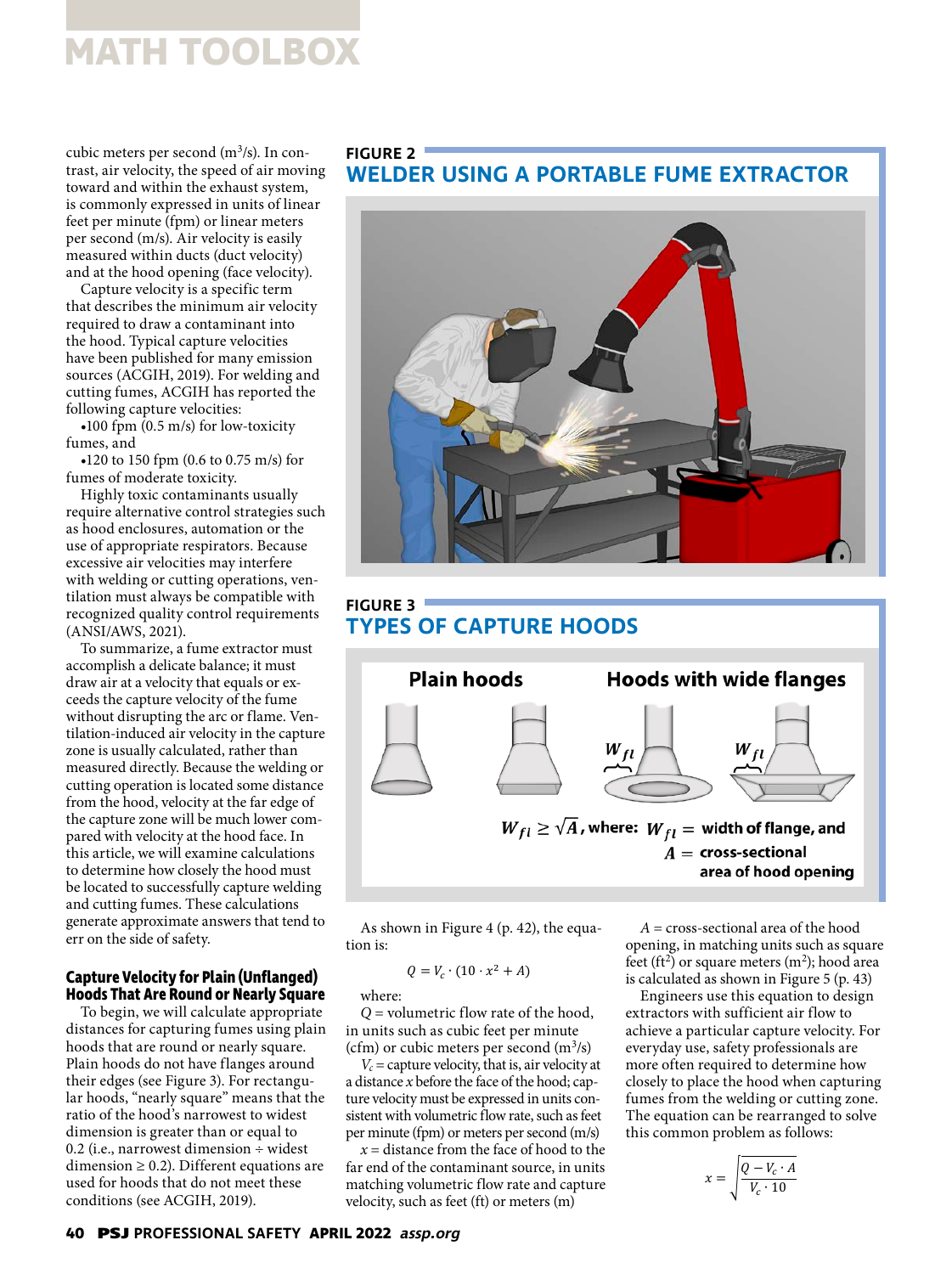**Calculated example.** Imagine the workers in Figure 1 (p. 39) had used a portable fume extractor to capture and remove metal fumes from the workplace air. For the purposes of this exercise, imagine the extractor was designed with a plain (unflanged) hood having a crosssectional area of 0.55  $ft^2$  and a volumetric air flow rate of 1,200 cfm as indicated in the manufacturer's specifications. Finally, imagine the workers decided on a capture velocity of 120 fpm which falls within the range recommended by ACGIH (2019) for torch cutting of moderately toxic metals. What distance from the cutting operation must the hood be placed to adequately capture the welding fume? Using the formula, we can solve for the recommended capture distance (distance *x*) based on the following data:

•The manufacturer's specifications indicate volumetric air flow rate is 1,200 cfm; this is the value of *Q* in the formula.

•The desired capture velocity is 120 fpm; this is the value of  $V_c$ .

•The manufacturer's specifications indicate the cross-sectional area of the hood opening is 0.55 ft<sup>2</sup>; this is the value of *A*.

•The equation will solve for *x*, which is the recommended distance of the hood from the welding operation.

**Step 1:** Begin with the equation arranged to solve for *x*:

$$
x = \sqrt{\frac{Q - V_c \cdot A}{V_c \cdot 10}}
$$

**Step 2:** Insert the known values for volumetric air flow rate  $(Q = 1,200 \text{ cfm})$ , capture velocity ( $V_c$  = 120 fpm) and the cross-sectional area of the hood opening  $(A = 0.55 \text{ ft}^2)$ . Then solve for *x*:

$$
x = \sqrt{\frac{1,200 - 120 \cdot 0.55}{120 \cdot 10}} = 0.97 \, \text{ft}
$$

(rounded two places past the decimal)

*Note:* Most calculators have a √ (square root) button that will provide the correct answer with keystrokes similar to the following in this case: *√((1,200–120x0.55)÷(120x10))=*. Alternatively, in an Excel spreadsheet, the formula for this example is *=SQRT((1200-120\*0.55)/(120\*10))*.

**Step 3:** The calculation indicates the desired capture velocity of 120 fpm will be achieved when the hood face is located a distance of about 0.97 ft from the cutting operation. This is equivalent to about 11.64 in. because  $0.97 \cdot 12$  in. per ft = 11.64 in. (See

"Concluding Comments" for important limitations regarding our estimate.)

**Alternate example.** Now imagine a different scenario in which a worker is using a portable fume extractor while welding. In this case, we'll perform our calculations in metric units. Imagine the fume extractor was designed with a plain (unflanged) hood having a crosssectional area of  $0.07 \text{ m}^2$  and a volumetric air flow rate of 0.48  $\mathrm{m}^3$ /s. Finally, we'll imagine the worker has decided on a capture velocity of 0.65 m/s. At what distance from the welding operation must the hood be placed to achieve the capture velocity of 0.65 m/s? The variables can be summarized as follows:

•The manufacturer's specifications indicate volumetric air flow rate is  $0.48 \text{ m}^3/\text{s}$ ; this is the value of *Q* in the formula.

•The desired capture velocity is 0.65 m/s; this is the value of *Vc*.

•The cross-sectional area of the hood opening is 0.07 m2; this is the value of *A*.

•The equation will solve for *x*, which is the recommended distance of the hood from the welding operation.

**Step 1:** Begin with the equation arranged to solve for *x*:

$$
x = \sqrt{\frac{Q - V_c \cdot A}{V_c \cdot 10}}
$$

**Step 2:** Insert the known values for volumetric air flow rate  $(Q = 0.48 \text{ m}^3/\text{s})$ , capture velocity ( $V_c$  = 0.65 m/s) and the cross-sectional area of the hood opening  $(A = 0.07 \text{ m}^2)$ . Then solve for *x*:

$$
x = \sqrt{\frac{0.48 - 0.65 \cdot 0.07}{0.65 \cdot 10}} = 0.26 \, m
$$
\n(rounded)

**Step 3:** The calculation indicates the desired capture velocity of 0.65 m/s will be achieved when the face of the hood is located a distance of about 0.26 m from the welding operation (about 26 cm because  $0.26 \cdot 100$  cm per meter = 26 cm).

#### You Do the Math

Apply your knowledge to the following questions. Answers are on p. 47.

1. Imagine a worker uses a portable fume extractor while torch cutting. The fume extractor was designed with a plain (unflanged) hood having a cross-sectional area of  $0.04 \text{ m}^2$  and a volumetric air flow rate of 0.70 m<sup>3</sup>/s as indicated in the manufacturer's specifications. The worker has decided on a capture velocity of 0.60 m/s. At what distance from the cutting operation must the hood be placed to achieve the capture velocity of 0.60 m/s?

2. In this case, imagine a worker is using a portable fume extractor while welding. The fume extractor was designed with a plain (unflanged) hood having a cross-sectional area of 0.35 ft<sup>2</sup> and a volumetric air flow rate of 1,400 cfm. The worker has decided on a capture velocity of 110 fpm. At what distance from the welding operation must the hood be placed to achieve the capture velocity of 110 fpm?

#### **Capture Velocity for Flanged Hoods That Are Round or Nearly Square**

Some hoods have wide flanges designed to increase airflow directly in front of the hood opening. The term "wide flange" means the width of the flange is greater than or equal to the square root of the area of the hood opening (see Figure 3). To calculate the proper placement of wide-flanged hoods, we use the following equation (as illustrated in Figure 4 (p. 42) and with the variables defined as before):

$$
Q = 0.75 \cdot V_c \cdot (10 \cdot x^2 + A)
$$

which can be rearranged to solve for *x* as follows:

$$
x = \sqrt{\frac{Q - 0.75 \cdot V_c \cdot A}{V_c \cdot 7.5}}
$$

**Calculated example.** This time, imagine the workers in Figure 1 (p. 39) had used a portable fume extractor with a wide-flanged hood. Once again, we'll say the cross-sectional area of the hood opening is 0.55 ft<sup>2</sup>, with a volumetric air flow rate of 1,200 cfm. Assuming a desired capture velocity of 120 fpm, we can calculate the proper distance for the hood (distance *x*) based on the following data:

•The volumetric air flow rate is 1,200 cfm; this is the value of *Q* in the formula.

•The desired capture velocity is 120 fpm; this is the value of *Vc*.

•The cross-sectional area of the hood opening is 0.55 ft2; this is the value of *A*.

•The equation will solve for *x*, which is the recommended distance of the hood from the cutting operation.

**Step 1:** Begin with the equation for wideflanged hoods, arranged to solve for *x*:

$$
x = \sqrt{\frac{Q - 0.75 \cdot V_c \cdot A}{V_c \cdot 7.5}}
$$

**Step 2:** Insert the known values for volumetric air flow rate  $(Q = 1,200 \text{ cfm})$ ,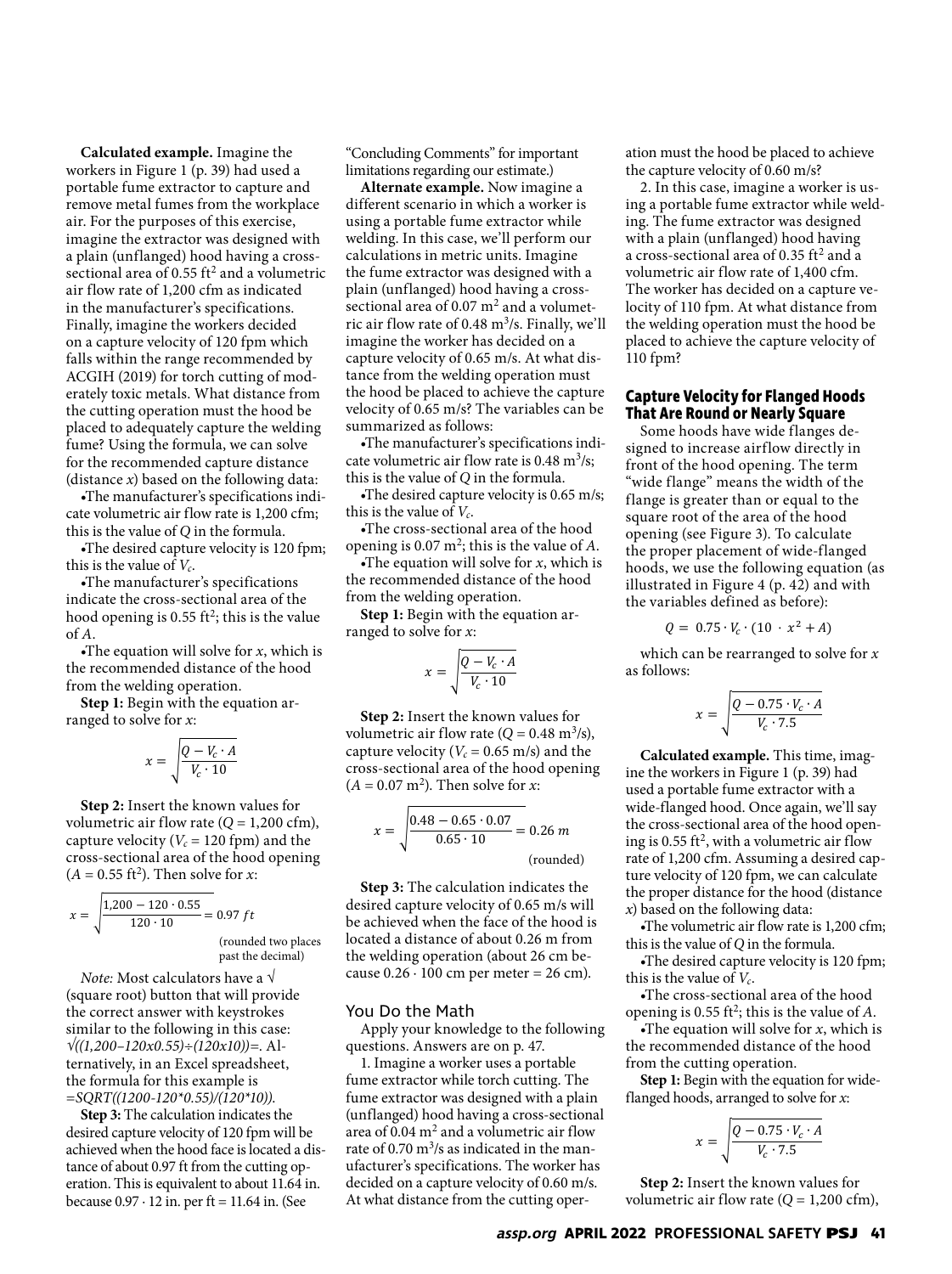capture velocity ( $V_c$  = 120 fpm) and the cross-sectional area of the hood opening  $(A = 0.55 \text{ ft}^2)$ . Then solve for *x*:

$$
x = \sqrt{\frac{1,200 - 0.75 \cdot 120 \cdot 0.55}{120 \cdot 7.5}} = 1.13 \text{ ft}
$$
\n(rounded)

**Step 3:** The calculation indicates the desired capture velocity of 120 fpm will be achieved when the hood face is located a distance of about 1.13 ft (13.56 in.) from the cutting operation. Compared with the result from the first example, the wide flange allows the hood to be pushed back almost 2 in., giving the workers more room to maneuver.

**Alternate example.** Next, we'll calculate the proper position for a wideflanged hood from the second example, in which a worker was welding with an extractor having a hood opening with a cross-sectional area of 0.07 m<sup>2</sup> and a volumetric air flow rate of 0.48 m<sup>3</sup>/s. As before, we'll calculate the distance at which the hood will achieve a capture velocity of 0.65 m/s. The variables are as follows:

The volumetric air flow rate is  $0.48 \text{ m}^3\text{/s};$ this is the value of *Q* in the formula.

•The desired capture velocity is 0.65 m/s; this is the value of *Vc*.

•The cross-sectional area of the hood opening is  $0.07 \text{ m}^2$ ; this is the value of A.

•The equation will solve for *x*, which is the recommended distance of the hood from the welding operation.

**Step 1:** Begin with the equation for wide-flanged hoods, arranged to solve for *x*:

**FIGURE 4**

$$
x = \sqrt{\frac{Q - 0.75 \cdot V_c \cdot A}{V_c \cdot 7.5}}
$$

**Step 2:** Insert the known values for volumetric air flow rate  $(Q = 0.48 \text{ m}^3/\text{s})$ , capture velocity ( $V_c$  = 0.65 m/s) and the cross-sectional area of the hood opening  $(A = 0.07 \text{ m}^2)$ . Then solve for *x*:

$$
x = \sqrt{\frac{0.48 - 0.75 \cdot 0.65 \cdot 0.07}{0.65 \cdot 7.5}} = 0.30 \, m
$$

(rounded)

**Step 3:** The calculation indicates the desired capture velocity of 0.65 m/s will be achieved when the face of the hood is located a distance of about 0.30 m from the welding operation (about 30 cm), which means the wide-flanged hood can be located about 4 cm further from the weld, compared with the plain (unflanged) hood from our earlier calculation.

## You Do the Math

Apply your knowledge to the following questions. Answers are on p. 47.

3. Imagine a worker uses a portable fume extractor while torch cutting. The fume extractor was designed with a wide-flanged hood having an opening with a cross-sectional area of 0.04  $m^2$  and a volumetric air flow rate of  $0.70 \text{ m}^3\text{/s}$ as indicated in the manufacturer's specifications. The worker has decided on a capture velocity of 0.60 m/s. At what distance from the cutting operation must the hood be placed to achieve the capture velocity of 0.60 m/s?

# **CAPTURE VELOCITY EQUATIONS**



4. Now imagine a worker uses a portable fume extractor while welding. The fume extractor was designed with a wide-flanged hood having an opening with a cross-sectional area of 0.35  $\text{ft}^2$  and a volumetric air flow rate of 1,400 cfm as indicated in the manufacturer's specifications. The worker has decided on a capture velocity of 110 fpm. At what distance from the welding operation must the hood be placed to achieve the capture velocity of 110 fpm?

#### **Estimating Capture Velocity at a Distance From the Hood**

In addition to determining the proper distance for the hood, safety professionals may need to estimate the capture velocity when a hood is located a particular distance from the cut or weld. We can accomplish this by rearranging the equation to solve for capture velocity (*Vc*). For plain (unflanged) hood openings,

the rearranged equation is:

$$
V_c = \frac{Q}{10 \cdot x^2 + A}
$$

Similarly, for wide-flanged hood openings, the rearranged equation is:

$$
V_c = \frac{Q}{0.75 \cdot (10 \cdot x^2 + A)}
$$

**Calculated example.** Once again, imagine the workers in Figure 1 (p. 39) had used a portable fume extractor, this time with a plain (unflanged) hood. For this example, suppose the cross-sectional area of the hood opening is  $0.78 \text{ ft}^2$ , with a volumetric air flow rate of 1,300 cfm. Now imagine the workers place the face of the hood at a distance of 1.25 ft (15 in.) from the cutting operation. We can estimate the capture velocity  $(V_c)$  at the point of the cutting operation based on the following data:

•The air flow rate is 1,300 cfm; this is the value of *Q* in the formula.

•The distance between from the cutting operation to the face of the fume hood is 1.25 ft; this is the value of *x*.

•The cross-sectional area of the hood opening is 0.78 ft<sup>2</sup>; this is the value of *A*.

•The equation will solve for  $V_c$ , which is the estimated capture velocity at the point of the cutting operation.

**Step 1:** Begin with the equation for plain (unflanged) hoods, arranged to solve for  $V_c$ :

$$
V_c = \frac{Q}{10 \cdot x^2 + A}
$$

**Step 2:** Insert the known values for volumetric air flow rate  $(Q = 1,300 \text{ cfm})$ ,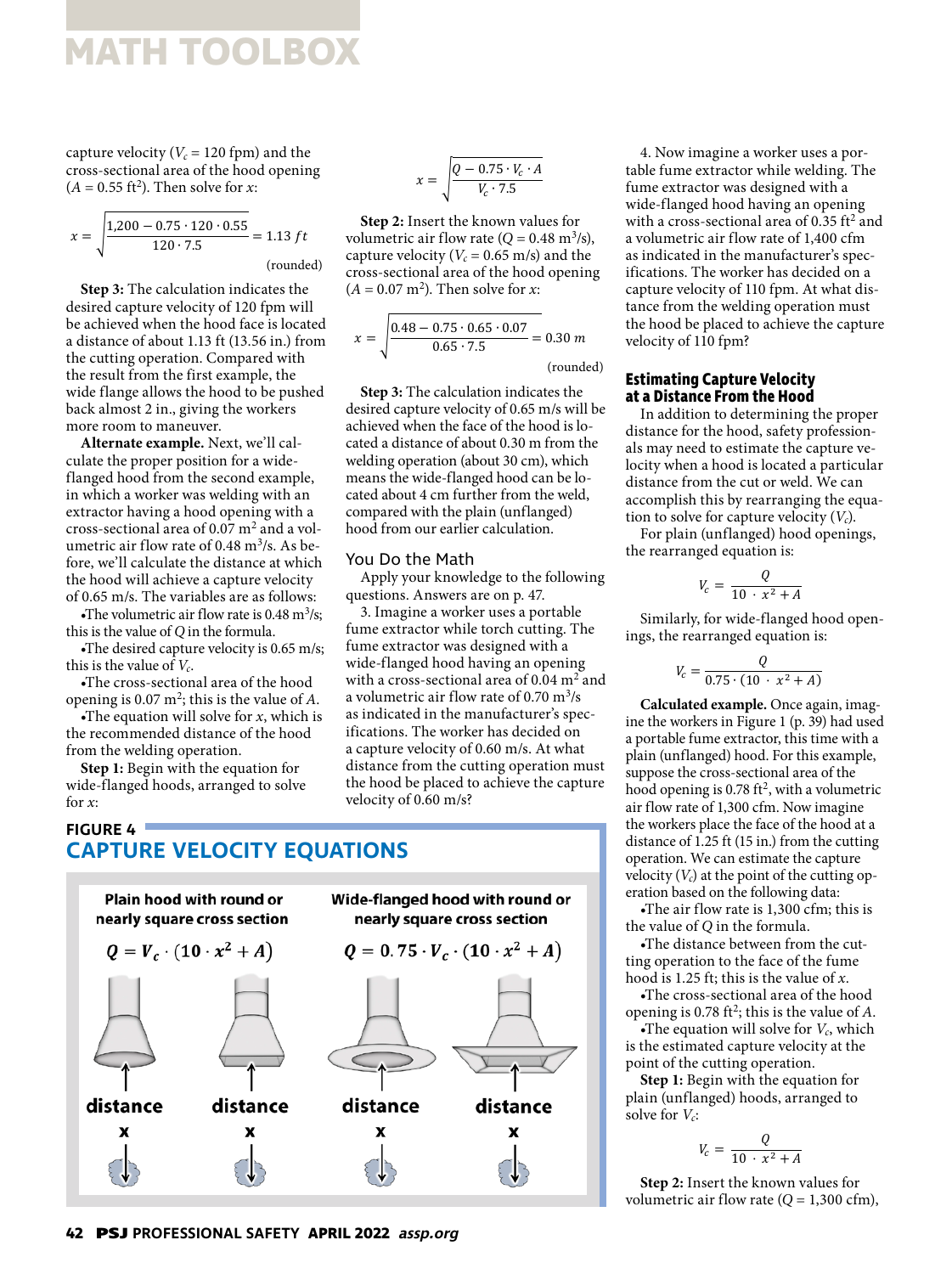distance  $(x = 1.25 \text{ ft})$ , and the crosssectional area of the hood opening (*A* = 0.78 ft<sup>2</sup>). Then solve for  $V_c$ :

$$
V_c = \frac{1,300}{10 \cdot 1.25^2 + 0.78} = 79.24 \, fpm
$$
\n(rounded)

**Step 3:** The calculation estimates the capture velocity is about 79.24 fpm when the plain hood face is located a distance of 1.25 ft from the cutting operation. This velocity is inadequate since it falls below the range normally recommended to control welding and cutting fumes. The hood must be placed closer to increase capture velocity. Alternatively, we could try a different fume extractor, such as one with a wide-flanged hood or a greater volumetric air flow rate.

**Alternate example.** Recalculate the previous example, imagining that the workers used fume extractor with wideflanged hood. Again, the data are as follows:

•The air flow rate is 1,300 cfm; this is the value of *Q* in the formula.

•The distance between from the cutting operation to the face of the fume hood is 1.25 ft; this is the value of *x*.

•The cross-sectional area of the hood opening is 0.78 ft<sup>2</sup>; this is the value of  $A$ .

The equation will solve for  $V_c$ , which is the estimated capture velocity at the point of the cutting operation.

**Step 1:** Begin with the equation for wideflanged hoods, arranged to solve for *Vc*.

$$
V_c = \frac{Q}{0.75 \cdot (10 \cdot x^2 + A)}
$$

**Step 2:** Insert the known values for volumetric air flow rate  $(Q = 1,300 \text{ cfm})$ , distance  $(x = 1.25 \text{ ft})$  and the crosssectional area of the hood opening (*A* = 0.78 ft<sup>2</sup>). Then solve for  $V_c$ :

$$
V_c = \frac{1,300}{0.75 \cdot (10 \cdot 1.25^2 + 0.78)} = 105.66 \, \text{fpm} \, \text{(rounded)}
$$

**Step 3:** The calculation estimates the capture velocity is about 105.66 fpm when the wide-flanged hood face is located a distance of 1.25 ft from the cutting operation. This capture velocity falls within the range normally recommended for controlling low-toxicity welding and cutting fumes.

### You Do the Math

Apply your knowledge to the following questions. Answers are on p. 47.

5. Imagine that a worker uses a portable fume extractor while welding. The

# **FIGURE 5 AREA OF THE HOOD OPENING FOR PLAIN & FLANGED HOODS**



fume extractor was designed with a plain (unflanged) hood having a crosssectional hood opening of 0.05  $m<sup>2</sup>$  and a volumetric air flow rate of 0.72 m<sup>3</sup>/s. The worker has placed the face of the hood at a distance of 0.40 m from the weld. What is the capture velocity  $(V_c)$  at the point of the weld? Be sure to use the equation for plain hoods, arranged to solve for *Vc*.

6. Again, imagine that a worker uses a portable fume extractor while welding. This time, suppose the extractor was designed with a wide-flanged hood having an opening with a cross-sectional area of 0.05 m<sup>2</sup> and a volumetric air flow rate of  $0.72 \text{ m}^3$ /s. The worker has placed the face of the hood at a distance of 0.40 m from the weld. What is the capture velocity (*Vc*) at the point of the weld? Be sure to use the equation for wide-flanged hoods, arranged to solve for *Vc*.

#### **Concluding Comments**

The equations examined here will estimate the velocity of air at varying distances from the face of a capture hood. These equations apply to freestanding hoods with openings that are round or nearly square. Different equations are used for enclosing hoods that partially or totally surround the emission source (ACGIH, 2019). Because air velocity falls

off rapidly at increasing distances, capture hoods are effective only when they are placed relatively close to the point at which a contaminant is released. As general guidelines, it is recommended that hoods be located no more than 18 in. (45.7 cm) from the contaminant source. It is also recommended that the hood be at least as wide as the distance (*x*) from the contaminant source or 50% wider than the cloud of contaminants, whichever is greater. Be sure to consult ACGIH's (2019) Industrial Ventilation manual and ANSI/ ASSP (2018; 2021) ventilation standards for other considerations when using local exhaust ventilation for welding, torch cutting and other applications.

#### How Much Have I Learned?

Try these problems on your own. Answers are on p. 47.

7. Imagine that a worker uses a portable fume extractor while welding. The fume extractor was designed with a plain (unflanged) hood having a crosssectional area of 0.65  $\mathrm{ft^{2}}$  and a volumetric air flow rate of 1,250 cfm as indicated in the manufacturer's specifications. The worker has decided on a capture velocity of 115 fpm. At what distance from the welding operation must the hood be placed to achieve a capture velocity of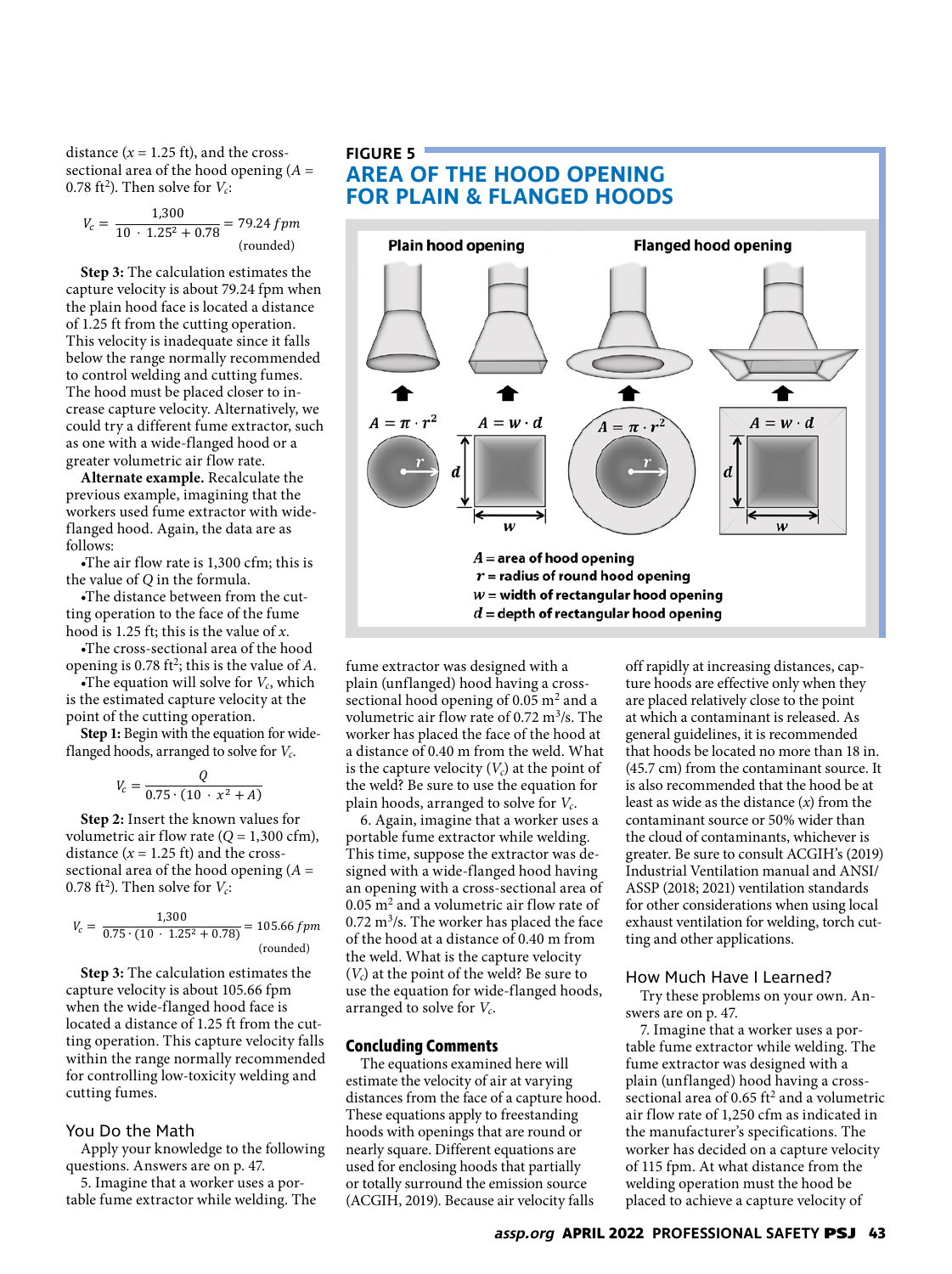115 fpm? Use the equation for plain (unflanged) hoods, arranged to solve for *x*:

$$
x = \sqrt{\frac{Q - V_c \cdot A}{V_c \cdot 10}}
$$

8. A worker uses a portable fume extractor while torch cutting. The fume extractor was designed with a wide-flanged hood having an opening with a crosssectional area of 0.65  $\text{ft}^2$  and a volumetric air flow rate of 1,250 cfm. The worker has chosen a capture velocity of 115 fpm. At what distance from the cutting operation must the hood be placed to achieve a capture velocity of 115 fpm? Use the equation for wideflanged hoods, arranged to solve for *x*:

$$
x = \sqrt{\frac{Q - 0.75 \cdot V_c \cdot A}{V_c \cdot 7.5}}
$$

9. A worker uses a portable fume extractor while welding. The fume extractor was designed with a plain (unflanged) hood having a cross-sectional hood opening of  $0.45$  ft<sup>2</sup> and a volumetric air flow rate of 1,125 cfm. The worker has placed the face of the hood at a distance of 1.15 ft from the weld. What is the capture velocity  $(V_c)$  at the point of the weld? Use the equation for plain (unflanged) hoods, arranged to solve for *Vc*:

$$
V_c = \frac{Q}{10 \cdot x^2 + A}
$$

10. A worker uses a portable fume extractor while welding. The fume extractor was designed with a wide-flanged hood having a cross-sectional hood opening of  $0.45 \text{ ft}^2$  and a volumetric air flow rate of 1,125 cfm. The worker has placed the face of the hood at a distance of 1.15 ft from the weld. What is the capture velocity  $(V_c)$  at the point of the weld? Use the equation for wide-flanged hoods, arranged to solve for *Vc*:

$$
V_c = \frac{Q}{0.75 \cdot (10 \cdot x^2 + A)}
$$

## **The Language of Local Exhaust Ventilation**

You may encounter the following concepts in certification exams and conversations with engineers and healthcare professionals. Match the numbered concepts with their paraphrased definitions (lettered). All concepts have been defined in the text, formulas and illustrations. Answers are on p. 47.

**Concepts** 11. Asthma 12. Capture velocity

# **COMPOSITION OF FUMES MAY AFFECT THE SEVERITY OF METAL FUME FEVER**

**In the context of air contaminants, fumes are mixtures of tiny liquid droplets and solid particles that form when vapors condense in air. More specifically, welding and cutting fumes consist of aerosols from melted base metals, fillers, coatings and electrodes. In addition to fumes, hot work generates hazardous gases such as ozone and carbon monoxide (ACGIH, 2019).**

**Mild cases of metal fume fever are commonly associated with fumes containing zinc oxides, as well as copper, manganese, cadmium and certain other metals. It has been suggested that the most severe cases of metal fume fever may occur with fumes containing traces of cadmium oxide and zinc chloride (Greenberg & Vearrier, 2015).**

13. Chronic obstructive pulmonary disease

- 14. Face velocity
- 15. Fumes from welding and torch cutting
- 
- 16. General ventilation 17. Local exhaust ventilation
- 18. Metal fume fever
- 19. Plain hood
- 
- 20. Pulmonary fibrosis
- 21. Pulmonary siderosis
- 22. Wide-flanged hood

## **Definitions (in random order)**

a. Aerosols created when vapors from melted metal condense into tiny particles in the air

b. Ailment characterized by chronic bronchitis or emphysema

c. Air velocity required to draw a contaminant into a hood

d. Average air velocity measured at the hood opening

e. Condition that usually occurs as a brief flu-like illness beginning a few hours after exposure and resolving on its own after one or two days (although severe and permanent disability sometimes occurs)

f. Disease in which fibrous tissue or scars form in the lungs

g. Disorder characterized by episodes of inflammation in the airways

h. Hood with a flange having a width greater than or equal to the square root of the area of the hood opening

i. Hood with no flange around its edge

j. Illness caused by deposits of iron particles in the lungs

k. Ventilation system that draws large volumes of air through work areas to dilute the concentration of contaminants in the breathing zones of workers

l. Ventilation system that uses suction hoods to capture and contain contaminants at their source, before they have a chance to enter the breathing zones of workers **PSJ**

#### **References**

American Conference of Governmental Industrial Hygienists (ACGIH). (2019). *Industrial ventilation: A manual of recommended practice for design* (30th ed.).

ANSI/American Welding Society (AWS). (2021). Safety in welding, cutting and allied processes (ANSI/AWS Z49.1-2021). www.aws .org/standards/page/ansi-z491

ANSI/ASSP. (2018). Fundamentals governing the design and operation of local exhaust ventilation systems (ANSI/ASSP Z9.2-2018).

ANSI/ASSP. (2021). Portable ventilation systems (ANSI/ASSP Z9.9-2021).

Bydash, J., Kasmani, R. & Naraharisetty, K. (2010). Metal fume-induced diffuse alveolar damage. *Journal of Thoracic Imaging, 25*(2), W27-W29. https://doi.org/10.1097/RTI.0b013e31819f937f

Greenberg, M.I. & Vearrier, D. (2015). Metal fume fever and polymer fume fever. *Clinical Toxicology, 53*(4), 195-203. https://doi.org/ 10.3109/15563650.2015.1013548

International Agency for Research on Cancer (IARC) Working Group on the Evaluation of Carcinogenic Risks to Humans. (2018). Welding, molybdenum trioxide and indium tin oxide. *IARC Monographs on the Evaluation of Carcinogenic Risks to Humans, No. 118.* IARC.

Riccelli, M.G., Goldoni, M., Poli, D., Mozzoni, P., Cavallo, D. & Corradi, M. (2020). Welding fumes, a risk factor for lung diseases. *International Journal of Environmental Research and Public Health, 17*(7), 2552. https:// doi.org/10.3390/ijerph17072552

### Cite this article

Ricketts, M. (2022, April). The case of the toxic fume. *Professional Safety, 67*(4), 39-44, 47.

**Mitch Ricketts, Ph.D., CSP, is an associate professor of safety management at Northeastern State University (NSU) in Tahlequah, OK. He has worked in OSH since 1992, with experience in diverse settings such as agriculture, manufacturing, chemical/biological laboratories and school safety. Ricketts holds a Ph.D. in Cognitive and Human Factors Psychology from Kansas State University, an M.S. in Occupational Safety Management from University of Central Missouri, and a B.S. in Education from Pittsburg State University. He is a professional member and officer of ASSP's Tulsa Chapter, and faculty advisor for the Society's NSU Broken Arrow Student Section.**